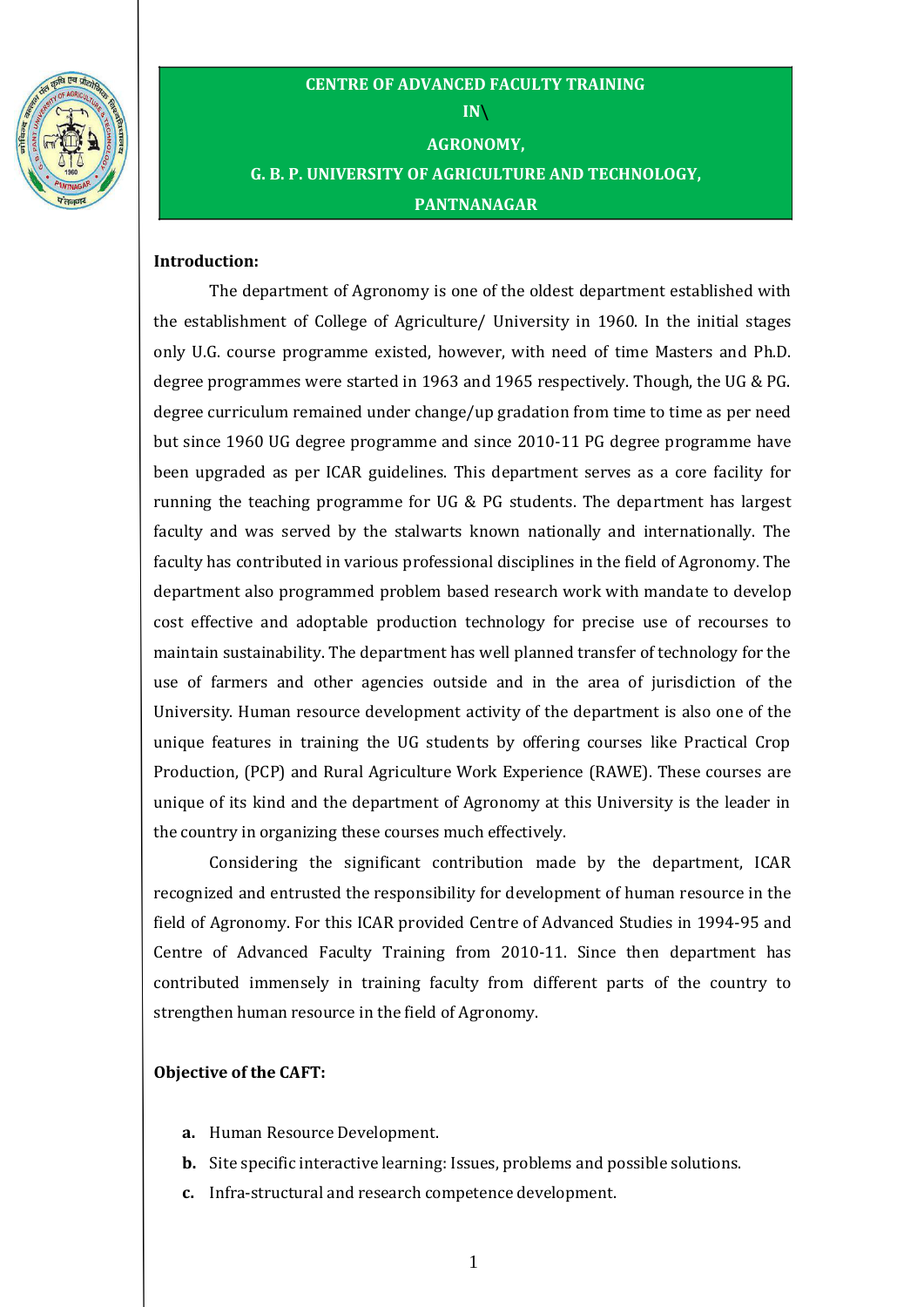# **Faculty: Name and Designation**

| <b>Sl. No.</b> | <b>Name of faculty</b> | <b>Designation</b>             |  |  |
|----------------|------------------------|--------------------------------|--|--|
| 1.             | Dr. K.S. Shekhar       | Professor& Head                |  |  |
| 2.             | Dr. B.S. Mahapatra     | Professor                      |  |  |
| 3.             | Dr. Virendra P. Singh  | Professor                      |  |  |
| 4.             | Dr. M.S. Pal           | Professor                      |  |  |
| 5.             | Dr. Subhash Chandra    | <b>Chief Scientist</b>         |  |  |
| 6.             | Dr. Rohitashav Singh   | Professor                      |  |  |
| 7.             | Dr. Vijay Pal Singh    | Professor                      |  |  |
| 8.             | Dr. Anil Shukla        | Professor                      |  |  |
| 9.             | Dr. Sunita T. Pandey   | Professor                      |  |  |
| 10.            | Dr. V.K. Sah           | Professor (Agroforestry)       |  |  |
| 11.            | Dr. V.K. Singh         | Professor                      |  |  |
| 12.            | Dr. D.K. Singh         | Professor                      |  |  |
| 13.            | Dr. S.K. Lavania       | Professor (Agroforestry)       |  |  |
| 14.            | Dr. Chandra Bhushan    | Professor                      |  |  |
| 15.            | Dr. M.S. Negi          | Professor                      |  |  |
| 16.            | Dr. Naresh Malik       | Professor                      |  |  |
| 17.            | Dr. R.K. Sharma        | Professor                      |  |  |
| 18.            | Dr. Jitendra Kwatra    | Professor                      |  |  |
| 19.            | Dr. Tej Pratap         | Senior Research Officer        |  |  |
| 20.            | Dr. Omvati Verma       | Senior Research Officer        |  |  |
| 21.            | Dr. S.P. Singh         | <b>Senior Research Officer</b> |  |  |
| 22.            | Dr. Rajeew Kumar       | Senior Research Officer        |  |  |
| 23.            | Dr. Amit Bhatnagar     | Senior Research Officer        |  |  |
| 24.            | Dr. Gurvinder Singh    | Senior Research Officer        |  |  |
| 25.            | Dr. Dinesh K. Singh    | Senior Research Officer        |  |  |
| 26.            | Dr. V.C. Dhyani        | <b>Associate Professor</b>     |  |  |
| 27.            | Dr. Sumit Chaturvedi   | <b>Associate Professor</b>     |  |  |
| 28.            | Dr. Kranti Kumar       | <b>Assistant Professor</b>     |  |  |
| 29.            | Dr. D.K. Shukla        | Junior Research Officer        |  |  |
| 30.            | Dr. Ajay Kumar         | <b>Assistant Professor</b>     |  |  |
| 31.            | Dr. S. K. Yadav        | <b>Assistant Professor</b>     |  |  |
| 32.            | Dr. Amit Kesarwani     | <b>Assistant Professor</b>     |  |  |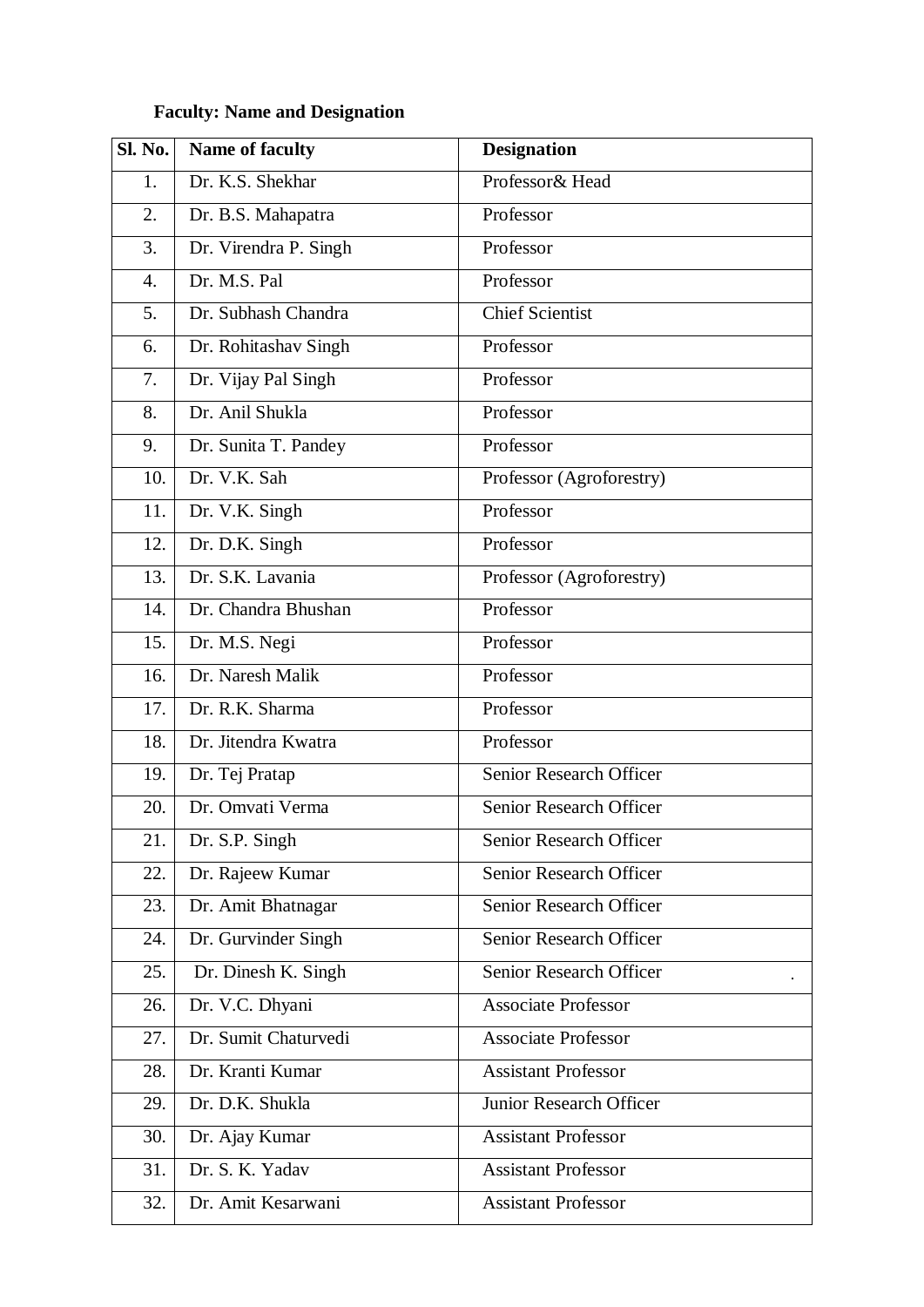# **Human Resource Development (Particulars of Short Courses/Training programme for HRD conducted during XI Plan Period)**

| Sl.              | <b>Name of the Program</b>       | <b>Period</b> | <b>No. of Participants</b> |                 |              |
|------------------|----------------------------------|---------------|----------------------------|-----------------|--------------|
| No.              |                                  |               | <b>Internal</b>            | <b>External</b> | <b>Total</b> |
| 1.               | Ecological Agriculture for       | 09.02.2017 to | 4                          | 20              | 24           |
|                  | Sustainability                   | 01.03.2017    |                            |                 |              |
| 2.               | Crop Management                  | 13.09.2017 to | 5                          | 17              | 22           |
|                  | <b>Strategies for Augmenting</b> | 03.10.2017    |                            |                 |              |
|                  | Farmers' Income                  |               |                            |                 |              |
| 3.               | Precision Agriculture in         | 09.02.2018 to | $\overline{2}$             | 19              | 21           |
|                  | <b>Intensive Farming</b>         | 01.03.2018    |                            |                 |              |
| $\overline{4}$ . | New frontiers in agri-           | 05.09.2018 to | 3                          | 8               | 11           |
|                  | resource augmentation and        | 25.09.2018    |                            |                 |              |
|                  | utilization                      |               |                            |                 |              |
| 5.               | <b>Tactical Response</b>         | 08.01.2019 to | $\overline{A}$             | 15              | 19           |
|                  | <b>Farming for Climate</b>       | 28.01.2019    |                            |                 |              |
|                  | Resilience                       |               |                            |                 |              |
| 6.               | <b>Agronomic Interventions</b>   | 20.11.2019 to |                            | 13              | 14           |
|                  | for Augmenting Food,             | 10.12.2019    |                            |                 |              |
|                  | Nutrition and Farmers'           |               |                            |                 |              |
|                  | Income                           |               |                            |                 |              |

#### **Infrastructure development (equipments etc.)**

#### **Modern Teaching Aids: LCD and Accessories purchased The following equipments were procured**

- Double beam Spectrophotometer
- Analytical Balances -2
- Water distillation Assembly
- Hot plate

 $\bullet$ 

- Nitrogen Digestor block
- Deep Freezer
- Auger, Core sampler

# **Renovation of lecture Room/Laboratories:**

- Renovation of seminar Room, Department Library
- Chemical Lab.

#### **Library upgraded:**

Library was upgraded by purchasing book on various aspects. The expenditure

on books is given in financial statement.

# **Awards/Recognitions:**

Excellent response of various SAUs and ICAR Institutions by nominating their faculty for training of CAS/CAFT, Agronomy of this University. ICAR also reorganized the activities of the department by awarding **Best Centre Award** to Centre of Advanced Studies, AICARP on Weed Control and Wheat Agronomy.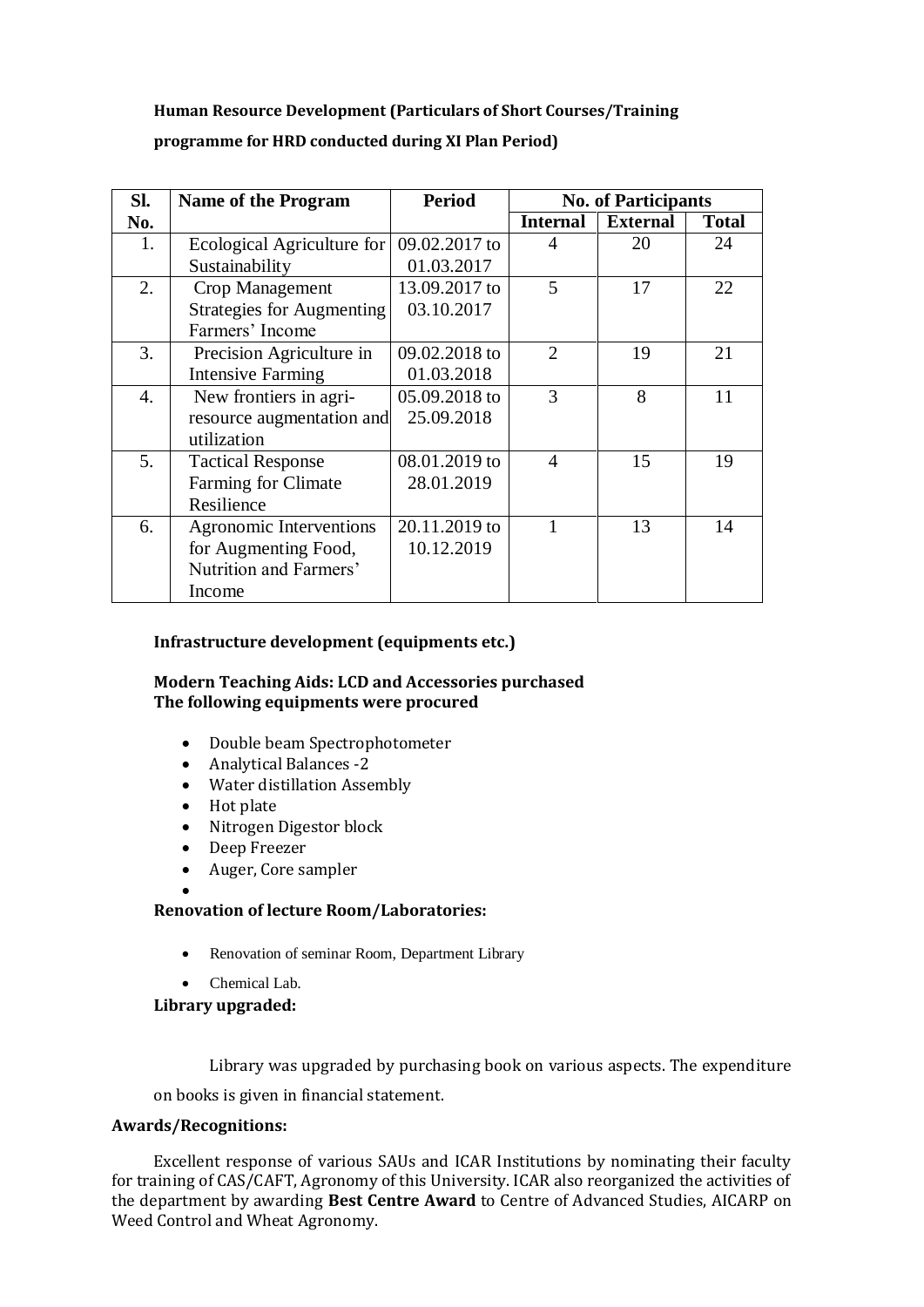#### **Publication a. Research Papers-2017-2020**

- 1. Singh V. Pratap, Singh S.P., Kumar A., Satyawali Kavita, Bisht Neema and Singh D.B. 2016. Bioefficacy of herbicides for weed management in transplanted rice. *Indian Journal of Weed Science*. 48(4): 432-434. (Published in 2017)
- 2. Pratap, Tej, Singh, V. Pratap, Singh, S.P. and Rekha. 2016. Herbicides combination for control of complex weed flora in transplanted rice (*Oryza sativa* L.). *Research on Crops.* 17(4): 657-661. (Published in 2017)
- 3. Chilwal Aaradhana, Singh S.P., Singh V.P., Mahapatra B.S., Shukla D.K. and Verma Himanshu. 2017. Allelopathic effect of winter weeds on little canary grass (*Phalaris minor* Retz.) and wheat (*Triticum aestivum* L.). *International Journal of Current Microbiology and Applied Sciences.* 6(12): (Accepted)
- 4. Chilwal Aaradhana, Singh S.P., Singh V.P., Mahapatra B.S. and Shukla D.K. 2017 Determination of allelopathic effect of winter weeds on nutrient content and uptake in wheat. *Journal of Pharmacognosy and Phytochemistry*. 6(6): 1121-1125.
- 5. Chilwal Aaradhana, Singh S.P., Singh V.P., Mahapatra B.S., Shukla D.K. and Shirazzudin. 2017. Potential allelopathic interference of aqueous extracts of winter weeds on yield and yield attributing characters of wheat (*Triticum aestivum* L.). *Journal of Pharmacognosy and Phytochemistry*. 6(6): 1117-1120.
- 6. Singh V. Pratap, Singh S.P., Bisht Neema, Kumar A., Satyawali Kavita and Paliwal Arunima. 2017. Assessment of post-emergence weed management in irrigated direct seeded rice. *Indian Journal of Weed Science*. 49(3): (Accepted)
- 7. Singh, D.K., Singh, R., Singh, G.D., Singh, A.P., Chaturvedi, S and Rathi, A. 2016. Influence of rice (*Oryza sativa*)- wheat (*Triticum aestivum*) system diversification on productivity and profitability under Garhwal Himalayan region. *Indian Journal of Agronomy* 61(4):425-428. (Published in 2017)
- 8. Netam, C.R., Singh, R., Thakur, A.K. and Netam, A.K. 2016. Effect of cropestablishment methods and weed management options on weed dynamics and productivity of rice. *Indian Journal of Agronomy* 61(3):326-330. (Published in 2017)
- 9. Singh, R., Rekha, Gupta, A., Pratap, T., Kumar, S. and Kumar, A. 2016. Azimsulfuron as an effective herbicides against sedges in transplanted rice. *Indian Journal of Weed Science* 48(4):251-253.
- 10. Singh, R., Pramanick, B., Singh, A.P., Neelam, Kumar, S., Kumar, A. and Singh, G. 2017. Bio-efficacy of fenoxaprop-p-ethyl for grassy weed control in onion and its residual effect on succeeding maize crop. *Indian Journal of Weed Science* 49(1):63- 66.
- 11. Singh, D.K.; Singh, R.; Singh, G.; Singh, A. P.; Chaturvedi, S.; Singh, J Rathi, A; and. Singh, M. (2017). Diversification of rice (*Oryza sativa*)-wheat (*Triticum aestivum*) system and its influence on productivity, profitability and energetic under on-farm situation. *Indian Journal of Agronomy* 62 (3): 255-259.
- 12. Biswajit Pramanick, Koushik Brahmachari, B.S. Mahapatra, Arup Ghosh, Dibakar Ghosh and Sudeshna Kar. 2017. Growth, yield and quality improvement of potato tubers through the application of seaweed sap derived from the marine alga *Kappaphycus alvarezii*. *Journal of Applied Phycology* 29(6): 3253-3260. (NAAS rating 8.37)
- 13. Amit Kesarwani, Rajeew Shukla, Vijay Pal Singh, DS Pandey, Biswajit Pramanick, Santosh Kumar Yadav and Manisha Rani. 2017. *In-situ* rice residue management under rice-wheat cropping system and their influence on wheat productivity. *Journal of Pharmacognosy and Phytochemistry* 6(5): 1422-1425.
- 14. Biswajit Pramanick, Koushik Brahmachari, Amit Kesarwani, BS Mahapatra, Dibakar Ghosh and Ajay Kumar. 2017. Harnessing Marine Algae Potential in Sustainable Crop Production. *Agriculture Research & Technology: Open Access Journal* 5(1): 1- 3.
- 15. Tej Pratap, Singh V.P. and Rekha, 2017. Chemical control of weeds in dry seeded rice. *Indian journal of weed science* 49(1): 98-99.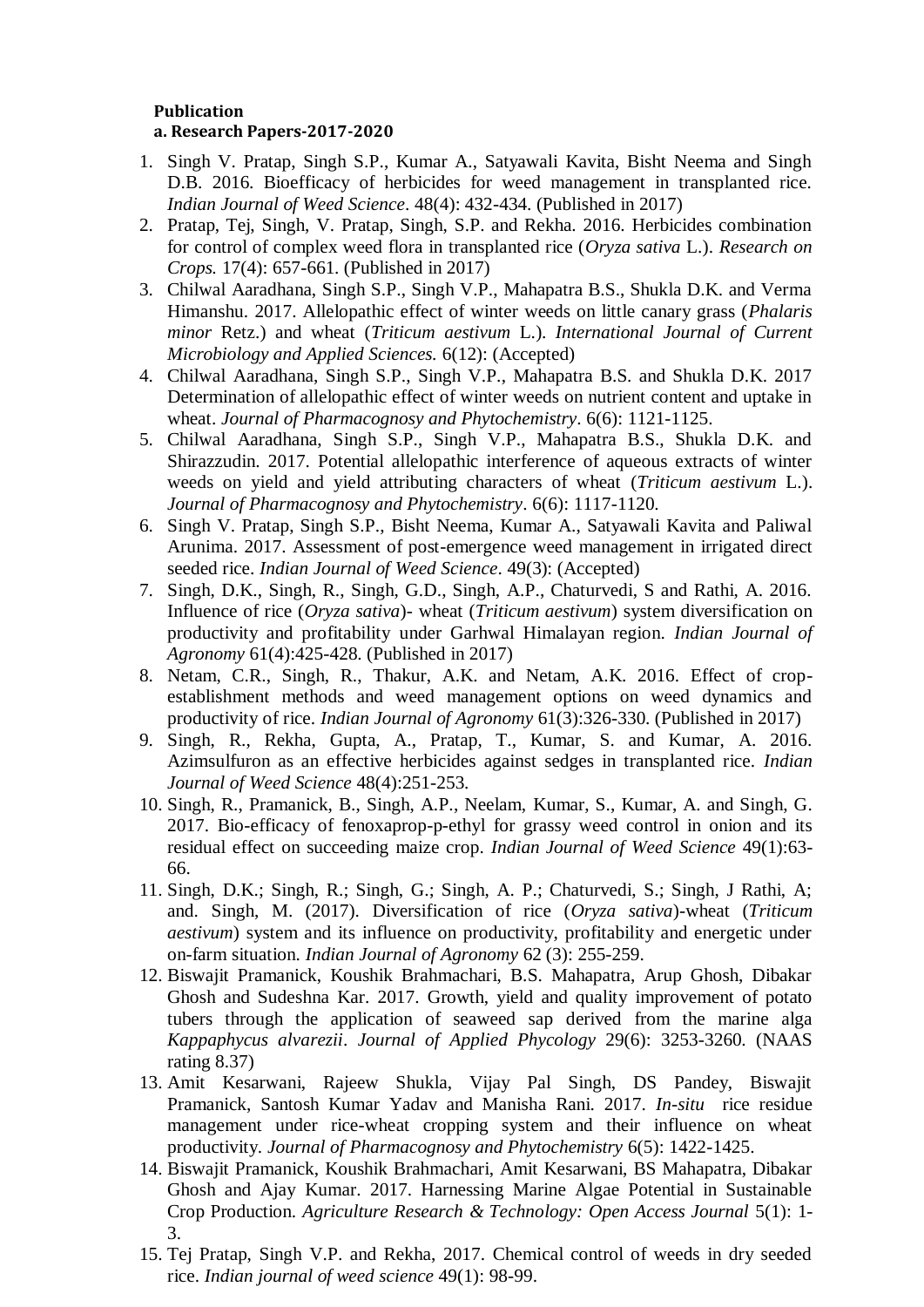16. Tej Pratap, Rekha and Mahavir Singh 2017. Effect proper on control of complex weed flora in direct seeded rice. *Journal of Hill Agriculture* 8(2): 191-194.

17. Singh, D.K., Gupta, S., Sharma, Y., Bisarya, D., Singh, V. V. and Nanda, G. 2017. Resource management options under organic production system for small and marginal farmers of hilly areas. Souvenir cum proceedings of 30<sup>th</sup> National Convention of Agricultural Engineers and National Seminar on "Technological Innovations for Enhancing Profitability of Small and Marginal Farms" held at College of Technology, GBPUA&T, Pantnagar during 27-28 February, 2017. 235-237 pp.

- 18. Pal, M.S. and Jain, S.K. 2017. Effect of bio-fertilizers on productivity and profitability of berseem (*Trifolium alexandrinum*) in Tarai region of Western Himalaya. *Indian Journal of Plant & Soil* 4(1):5-8.
- 19. Pal, M.S.2017. Diversification of agriculture through different cropping systems. In: National Conference on Diversification of Agriculture for Food & amp; Nutritional Security on 27 & 2017 at ITM University, Gwalior (MP).
- 20. Pal, M.S. 2017. Resource Efficient Agriculture Production Systems. In: National Conference on Farmers' Centric Agri-Innovations for Sustainable Development held on 24 & 25<sup>th</sup> March 2017 at CSAUAT, Kanpur.
- 21. Pal, M. S. 2017. Diversification of agriculture for food, nutrition and environmental security. In: Book of Abstracts. 4 th ICOAF, held at on 24 & amp; 25 th August 2017 Colombo, Sri Lanka (TIIKM). pp .62-63.
- 22. Pal, M.S. 2017. Site specific nutrient management in high quality protein maize (*Zea mays* L.) in Indo-Gangetic plains of India. In: Book of Abstracts. 4 th ICOAF, held at on 24 & 25 th August 2017 Colombo, Sri Lanka (TIIKM).pp.47.
- 23. Panwar P, Chauhan S, Kaushal R, Das DK, Ajit, Arora G, Chaturvedi OP, Jain, Amit Kumar; Chaturvedi, Sumit; Tewari, Salil 2017. Carbon sequestration potential of poplar-based agroforestry using the CO2FIX model in the Indo-Gangetic Region of India. *Tropical Ecology. 58 (2), 1-9*.
- 24. Satyawali Kavita, Chaturvedi Sumit and Bisht Neema. 2017. Effect of high density Eucalyptus camaldulensis and Melia azedarach plantation on soil nutrients at different planting density. *International Journal of Chemical Studies*. 5(4): 827-831.
- 25. Satyawali Kavita, Chaturvedi Sumit, Bisht Neema and Dhyani, V.C. 2017. Impact of Planting Density on Wheat Crop Grown Under Different Tree Species in Tarai Agroforestry System of Central Himalaya, India. *Journal of Applied and Natural Science*. 10(1): (Accepted).
- 26. Satyawali, Kavita, Chaturvedi, Sumit, Bisht, Neema, Maikhuri, Seema, Tewari, Salil, Kaushal, Rajesh. 2017. Impact of planting density on biomass and carbon stock of short rotation tree species under high density conditions. *Indian Journal of Agroforestry*. (Accepted).
- 27. Sandhya Bhat, RL Lal, KK Mishra and DK Singh (2017). Response of organic formulations on fruiting and yield of litchi (Litchi chinensis Sonn.) cv. Rose Scented. *Journal of Pharmacognosy and Phytochemistry* 6(6): 2092-2095.
- 28. M.K. Bhatt, K.P. Raverkar, R. Chandra, N. Pareek, D.K. Singh and Mohd. Yaseen (2017). Long-Term Impact of Balanced and Imbalanced Fertilization in Rice under Rice-Wheat Sequence in Mollisols on Relationship between Microbial Activity and Yield. *International J. Current Microbiology & Applied Sciences* 6(9): 3431-3438.
- 29. Mohd. Yaseen, K.P. Raverkar, R. Chandra, N. Pareek, Subhash Chandra and D.K. Singh (2017). Long-Term Impact of Balanced and Imbalanced Fertilization in Rice under Rice-Wheat Sequence in Mollisols on Relationship between Microbial Activity and Yield. *International J. Current Microbiology & Applied Sciences* 6(9): 2107- 2117.
- 30. D.K. Singh, P.C. Pandey, S.D. Thapaliyal and Gangadhar Nanda (2017) Yield and economics of rice as influenced by establishment methods and varieties under Mollisols of Pantnagar . *International J. Current Microbiology & Applied Sciences* 6(6): 297-306.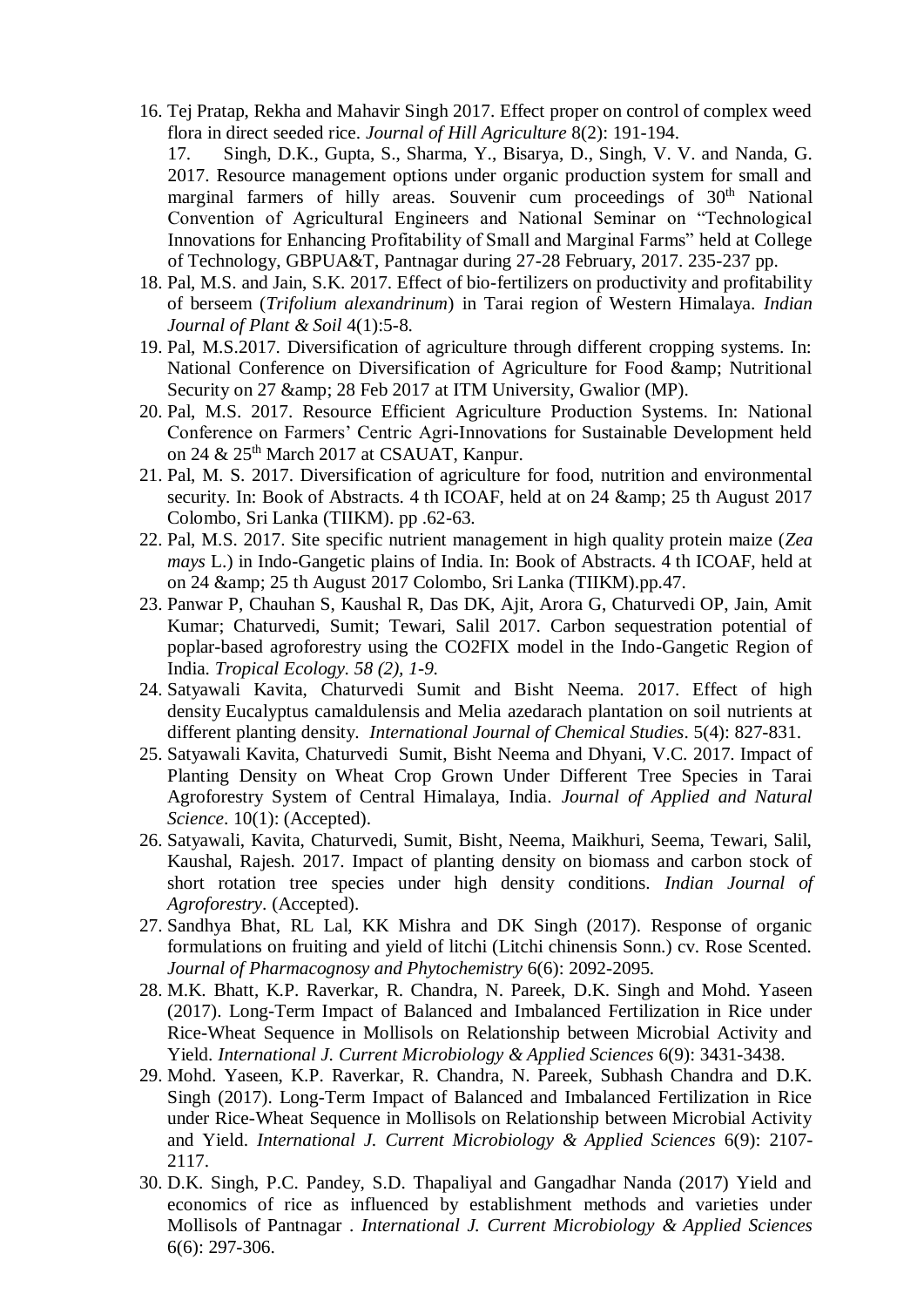- 31. [Seema,](http://www.cabdirect.org/search.html?q=au%3A%22Seema%22) D.K. [Singh](http://www.cabdirect.org/search.html?q=au%3A%22Singh%2C+D.+K.%22) and [Pandey, P.C.](http://www.cabdirect.org/search.html?q=au%3A%22Pandey%2C+P.+C.%22) (2017) Effect of Conservation Tillage on Wheat Yield and Soil Physical Properties in Rice-Wheat Cropping System. *[Indian](http://www.cabdirect.org/search.html?q=do%3A%22Environment+and+Ecology%22) Journal of Ecology* 44(5):560-563.
- 32. Qureshi, A., Singh, D.K. and Pandey, P.C. 2017. Site-specific nutrient management for enhancing nutrient-Use efficiency in rice and wheat. *New Agriculturalist* 28(1): 289-296.
- 33. D.K. Singh, Shilpi Gupta, Gangadhar Nanda, Y. Sharma, V.V. Singh and Dipti (2017) Evaluation of rice varieties for yield under organic farming in Tarai region of Uttarakhand (India). *International J. Current Microbiology & Applied Sciences* 6(4): 734-738.
- 34. Singh, R., Pramanick, B., Singh, A.P., Chaturvedi, Sumit, Singh, D.K., Neelam and Singh, G.D.2018 Integrated farming system: A prospective approach towards sustainable agriculture. *International journal of tropical agriculture.* 36 (3):763-769
- 35. Chaturvedi Sumit, Singh, R., Singh, AP., Pramanick, B., Singh, DK and Dhyani, VC. 2018. Establishment and tillage practices affects crop performance, soil properties, energy generation and economics under rice-wheat cropping system in cental Himalayan tarai region. *Journal of Pharmacognosy and Phytochemistry* SP1: 1793- 1802.
- 36. B. Pramanick, K. Brahmachari, D. Ghosh and P.S. Bera. 2018. Influence of foliar application seaweed (*Kappaphycus* and *Gracilaria*) saps in rice (*Oryza sativa*)–potato (*Solanum tuberosum*)–blackgram (*Vigna mungo*) sequence. Indian Journal of Agronomy 63 (1): 7-12.
- 37. Tej Pratap and Rekha 2018. Efficacy of propanil for the mixed weed flora in directseeded rice. Indian Journal of Weed science Vol-50(1):18-21.
- 38. Gurvinder Singh, Tanay Saha, Subhash Chandra, Amit Bhatnagar and Samarth. 2018.Productivity of menthol mint (*Mentha arvensis* L.) and whea t(*Triticum aestivum*) as relay and sequential cropping system under different irrigation scheduling. *Indian Journal of Agronomy* 63(1):110-116.
- 39. Singh, V. Pratap, Singh S.P., Bisht Neema, Kumar A., Satyawali Kavita and Paliwal Arunima. 2017. Assessment of post-emergence weed management in irrigated directseeded rice. Indian Journal of Weed Science. 49(3):211-215. (Published in 2018)
- 40. Bisht Kavita; Kulshrestha K.; and Mahapatra B.S. (2018). Quality Of Organically Versus Inorganically Produced Crops- A Comparison. International Journal of Agriculture Sciences. (10): 13. 6576-6583.
- 41. SR Singh, DK Kundu, P Dey, P Singh, and BS Mahapatra (2018). Effect of balanced fertilizers on soil quality and lentil yield in Gangetic alluvial soils of India.. The Journal of Agricultural Science 156 (2), 225-240
- 42. SM Singh, A Shukla, S Chaudhary, C Bhushan, MS Negi, and BS Mahapatra (2018). Influence of irrigation scheduling and hydrogel application on growth and yield of Indian mustard (Brassica juncea). Indian Journal of Agronomy 63 (2), 246-249
- 43. R Sinha, MS Negi, BS Mahapatra, and A Shukla (2018). Managing Nitrogen Requirements through Foliar Application of Nitrogen in Mustard (Brassica juncea L. Czernj. and Cosson.) . Int. J. Curr. Microbiol. App. Sci 7 (04), 3761-3768
- 44. V Jaggi, S Joshi, H Dasila, BS Mahapatra, and M Sahgal (2018). Evaluation of Soil Health in Short Term Organic Vs Conventional Practices during Paddy Cultivation. Int. J. Curr. Microbiol. App. Sci 7 (4), 495-504.
- 45. Kumar Rajeew, Krishna Maya, Bhatnagar Amit, Pandey DS, Singh Vijay Pal, and Pradeep Ram .2018. Effect of rock phosphate with different acidulates on growth and yield of different field crops. Indian Journal of Agronomy. 63 (3): 293-299
- 46. Chilwal Aaradhana, Singh S.P., Singh V.P., Mahapatra B.S., Shukla D.K. and Kaushik Vasundhara. 2017. Allelopathic assessment of aqueous extracts of winter weeds on growth of little canary grass (Phalaris minor Retz.) and wheat (Triticum aestivum L.). International Journal of Current Microbiology and Applied Sciences. 6(12): 978-983. (Published in 2018)
- 47. Chilwal Aaradhana, Singh S.P., Singh V.P., Mahapatra B.S., Shukla D.K. and Verma, Himanshu. 2017. Allelopathic effect of winter weeds on little canary grass (Phalaris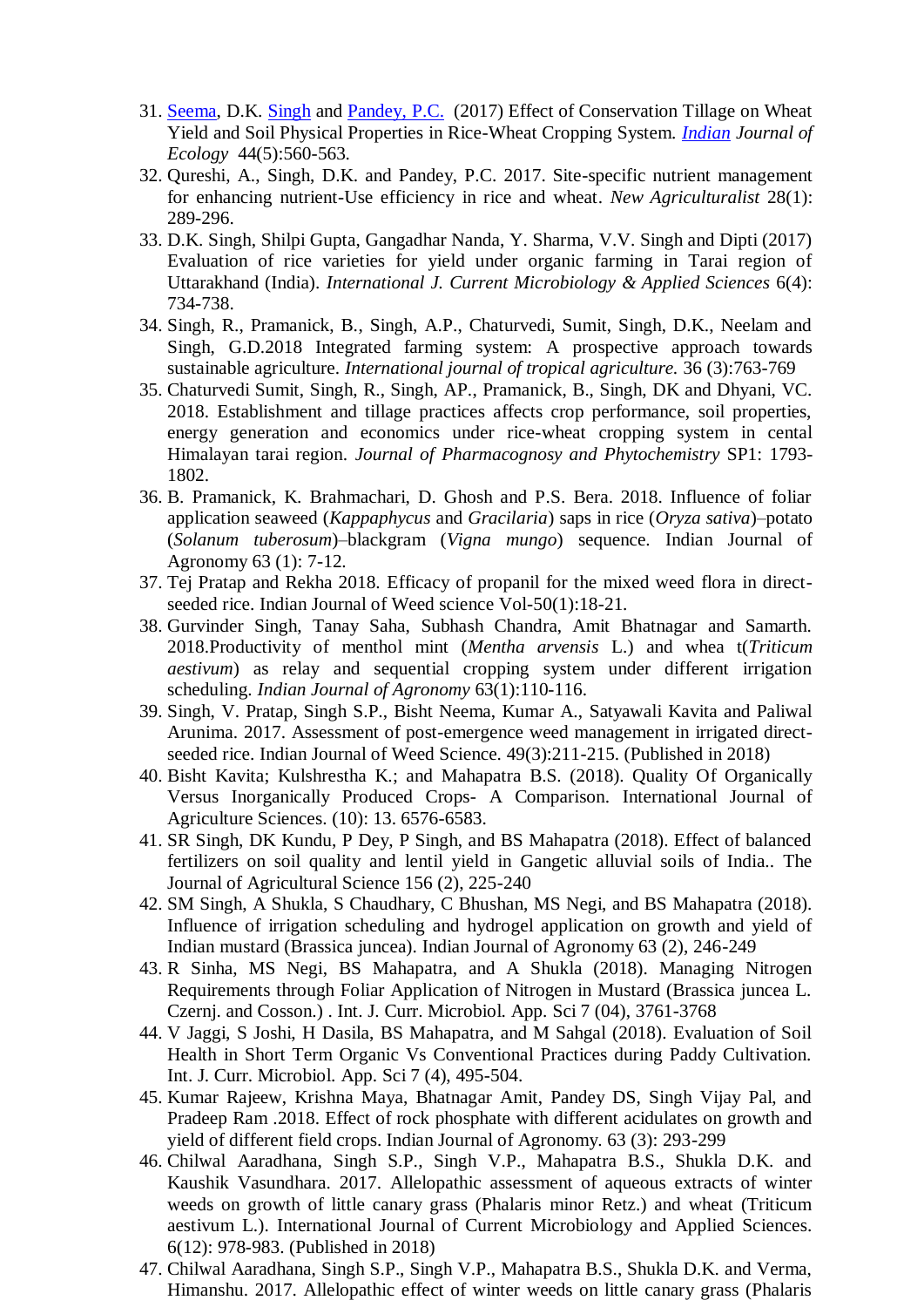minor Retz.) and wheat (Triticum aestivum L.). International Journal of Current Microbiology and Applied Sciences. 6(12): 984-989. (Published in 2018)

- 48. Paliwal Arunima, Singh V Pratap, Guru SK, Pratap Tej, Singh SP, Chandra Subhash and Kumar Rajeew. 2017. Soil physical properties as influenced by different conservation agriculture practices in rice-wheat system. International Journal of Chemical Studies. 5(4): 757-761. (Published in 2018).
- 49. Archana Joshi, Om Prakash, A.K. Pant, Ravendra Kumar & M.S. Negi(2018) Chemical Analysis and Antioxidant Activity of Essential Oils of Two Morphotypes of Lippia alba (Mill) N.E. Br. ex Britton & P. Wilson ( Verbenaceae), Journal of Essential Oil Bearing Plants, 21:3, 687- 700.
- 50. Debashis Dutta, DK Singh, N Subash, N Ravisankar, Vinod Kumar, AL Meena, RP Mishra, Shweta Singh, Vaibhav Kumar, AS Panwar. 2018. Effect of long-term use of organic, inorganic and integrated management practices on carbon sequestration and soil carbon pools in different cropping systems in Tarai region of Kumayun hills. Indian Journal of Agricultural Sciences 88(4): 523–529.
- 51. Kumar, Amrendra, Pal, M. S. and Bhatnagar, A and Qureshi, A. 2018. Effect of tillage and nutritional management on growth, yield, harvest index and nutrient use efficiency of corn (*Zea mays* L.) in Indo-Gangetic plains of India. *International Journal of Current Microbiology & Applied Sciences 7(special issue): 4185-4191.*
- 52. Pal, M. S. and Joshi, Y. P. 2018. Tillage options and its effect on productivity, profitability and quality of forage under feed/fodder-food based cropping systems. Forage Research 43 (4): 291-294.
- 53. Ashvin Kumar Meena, DK Singh, PC Pandey and Gangadhar Nanda. 2018. Growth, yield, economics, and nitrogen use efficiency of transplanted rice (Oryza sativa L.) as influenced by different nitrogen management practices through neem (Azadirachta indica) coated urea. International Journal of Chemical Studies 6(3): 1388-1395.
- 54. DK Singh, PC Pandey, G Nanda and S Rawat. 2018. Long-term effects of inorganic fertilizer and farmyard manure application on productivity, sustainability and profitability of rice-wheat system in Mollisols. Archives of Agronomy and Soil Science 65(2): DOI.org/10.1080/03650340.2018.1491032.
- 55. Kanchan Nainwal,Omvati Verma Reena (2018) Conservation of Minor Millets for sustaining agricultural Biodiversity and Nutritional Security Journal Pharmacognosy and Phytochemistry.SPI: 1576-1580 (E-ISSN: 2278-4136)
- 56. Shyamashree Roy and Omvati Verma(2018).Seed Quality and Storage of Wheat (*Triticum aestivum* L.) as Influenced by Basal and foliar Application of Nitrogen.Natl.Acad.Sci.Lett.(http/[/doi.org/10.1007/s40009-018-0688-0\)](http://doi.org/10.1007/s40009-018-0688-0).

#### **Training Manuals.**

- Pandey, D.S. and Sah, V.K. (2017). Ecological Agriculture for Sustainability, CAFT Training, 09.02.2017 to 01.03.2017.
- Pandey, D.S. and Shekhar, K.S. (2017). Crop Management Strategies for Augmenting Farmers' Income, September 13 to October 03, 2017.
- Pandey, D.S. and Pal, M.S. (2018).Precision Agriculture in Intensive Farming, February 09 to March 01, 2018.
- Pandey, D.S. and Chandra, S. (2018).New frontiers in agri-resource augmentation and utilization, September 05 to September 25, 2018.
- Shekhar, K.S. and Singh, R. (2019). Tactical Response Farming for Climate Resilience, January 8 to January 28, 2019
- Shekhar, K.S. and Shukla, Anil. (2019). Agronomic Interventions for Augmenting Food, Nutrition and Farmers' Income, Nov. 20 to Dec. 10, 2019

#### **b. Books :**

 INTEGRATED APPROACHES FOR CONTROLLING WEEDS IN TRANSPLANTED RICE (*Oryza sativa* L.). 2017. Authored by Vimal Raj Yadav, V.